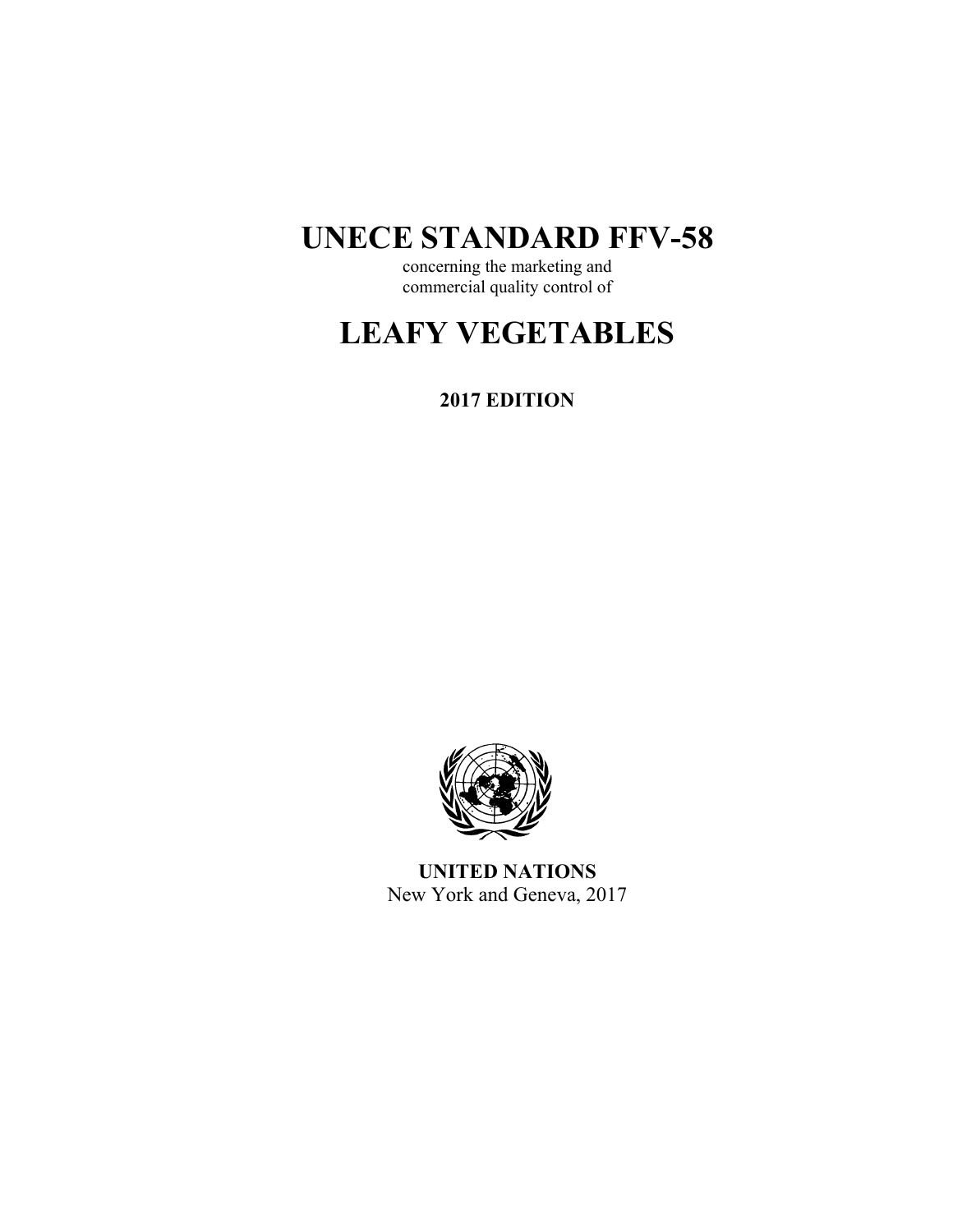#### **NOTE**

#### **Working Party on Agricultural Quality Standards**

The commercial quality standards developed by the Working Party on Agricultural Quality Standards of the United Nations Economic Commission for Europe (UNECE) help facilitate international trade, encourage highquality production, improve profitability and protect consumer interests. UNECE standards are used by governments, producers, traders, importers and exporters, and other international organizations. They cover a wide range of agricultural products, including fresh fruit and vegetables, dry and dried produce, seed potatoes, meat, cut flowers, eggs and egg products.

Any member of the United Nations can participate, on an equal footing, in the activities of the Working Party. For more information on agricultural standards, please visit our website <www.unece.org/trade/agr>.

The present revised Standard for Leafy Vegetables is based on documents ECE/TRADE/C/WP.7/2010/3, and ECE/TRADE/C/WP.7/2012/8, reviewed and adopted by the Working Party at its sixty-sixth and sixty-eighth sessions.

Aligned with the Standard Layout (2017)

The designations employed and the presentation of the material in this publication do not imply the expression of any opinion whatsoever on the part of the United Nations Secretariat concerning the legal status of any country, territory, city or area or of its authorities, or concerning the delimitation of its frontiers or boundaries. Mention of company names or commercial products does not imply endorsement by the United Nations.

All material may be freely quoted or reprinted, but acknowledgement is requested.

Please contact us at the following address with any comments or enquiries:

Agricultural Standards Unit Economic Cooperation and Trade Division United Nations Economic Commission for Europe Palais des Nations CH-1211 Geneva 10, Switzerland E-mail: agristandards@unece.org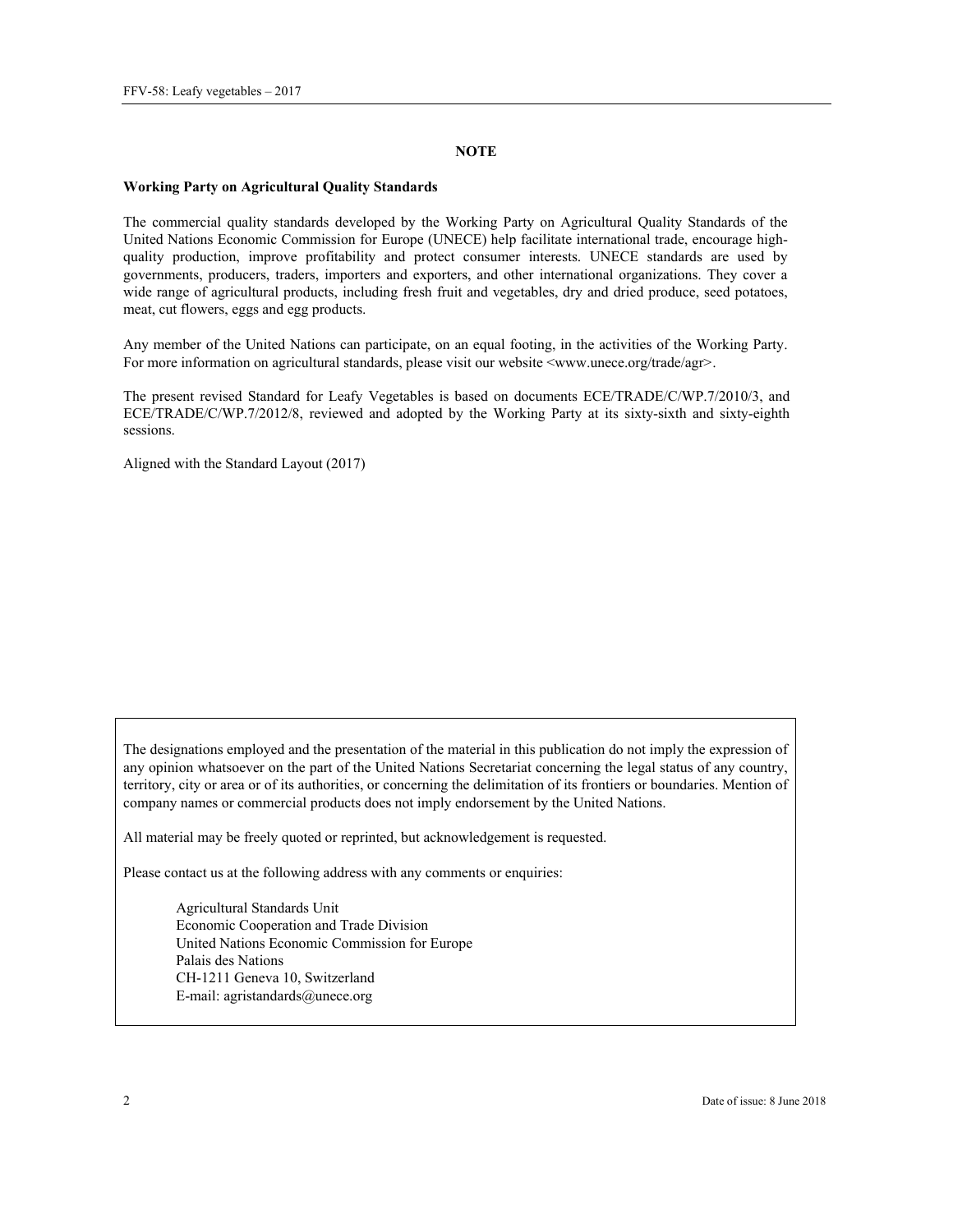## **UNECE Standard FFV-58 concerning the marketing and commercial quality control of leafy vegetables**

## **I. Definition of produce**

This standard applies to leafy vegetables of varieties (cultivars) grown from the following species to be supplied fresh to the consumer, leafy vegetables for industrial processing being excluded:

- watercress (*Nasturtium officinale* R. Br.)
- rocket (*Eruca sativa* Mill., *Diplotaxis tenuifolia* (L.) DC. and *Diplotaxis muralis* (L.) DC.)
- spinach (*Spinacia oleracea* L.)
- turnip tops or turnip greens (*Brassica rapa* L. Rapa Group)
- broccoli raab or ruvo kale (*Brassica rapa* L. Broccoletto Group)
- chard (*Beta vulgaris* subsp. *cicla* (L.) W.D.J. Koch Flavescens Group).

## **II. Provisions concerning quality**

The purpose of the standard is to define the quality requirements for leafy vegetables after preparation and packaging.

However, if applied at stages following export, products may show in relation to the requirements of the standard:

- a slight lack of freshness and turgidity
- a slight deterioration due to their development and their tendency to perish.

The holder/seller of products may not display such products or offer them for sale, or deliver or market them in any manner other than in conformity with this standard. The holder/seller shall be responsible for observing such conformity.

#### **A. Minimum requirements**

In all classes, subject to the special provisions for each class and the tolerances allowed, the leafy vegetables must be:

- intact; leafy vegetables may be presented as single leaves or as rosettes; when presented as rosettes the outer leaves and roots may be removed
- sound; produce affected by rotting or deterioration such as to make it unfit for consumption is excluded
- clean, practically free of any visible foreign matter; however, unwashed leafy vegetables (if indicated) may have traces of earth or other growing material
- practically free from pests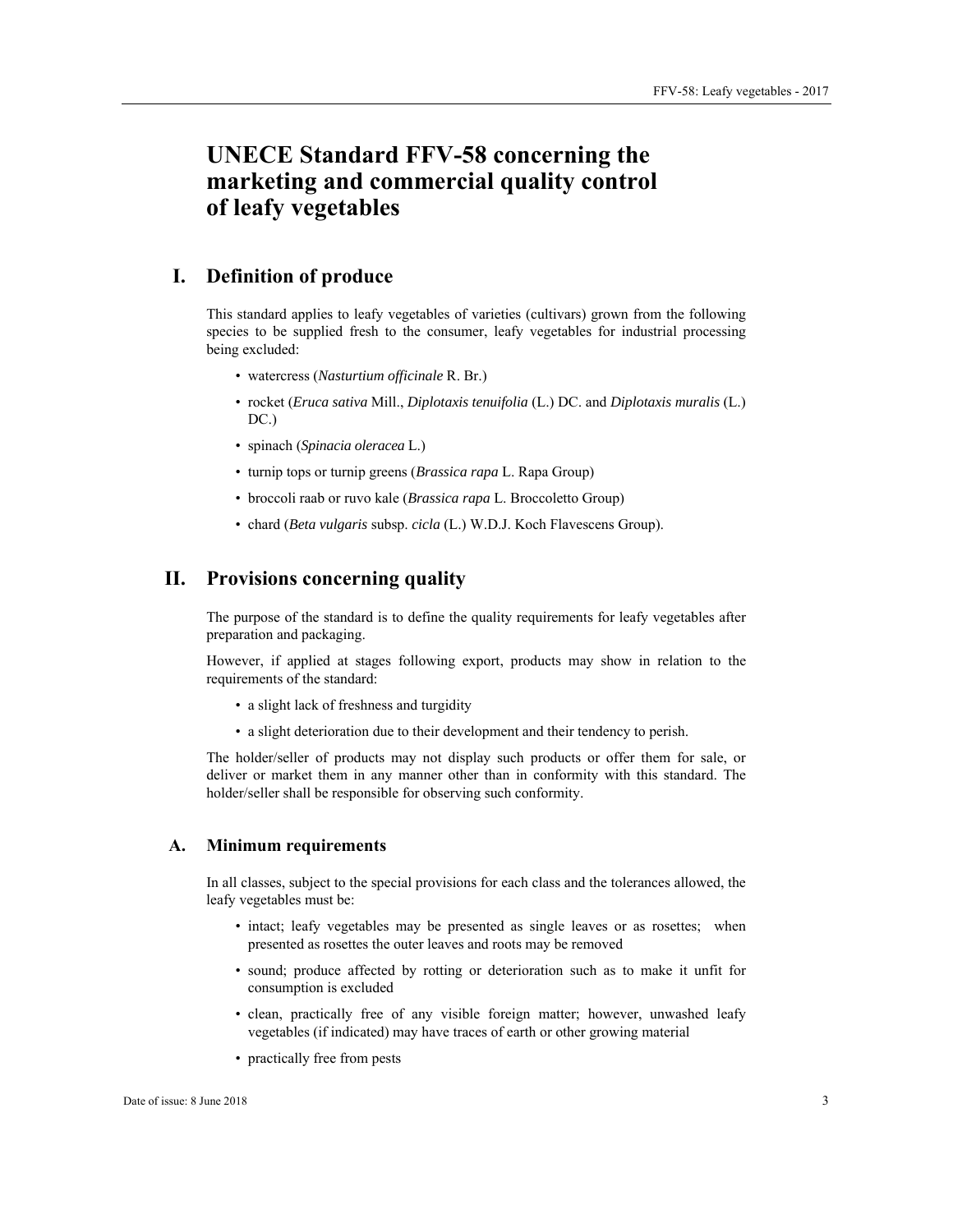- practically free from damage caused by pests
- fresh in appearance and turgescent
- not running to seed, except for broccoli raab
- free of abnormal external moisture
- free of any foreign smell and/or taste.

The development and condition of the leafy vegetables must be such as to enable them:

- to withstand transportation and handling
- to arrive in satisfactory condition at the place of destination.

## **B. Classification**

Leafy vegetables are classified in two classes, as defined below:

#### **(i) Class I**

Leafy vegetables in this class must be of good quality. They must be characteristic of the variety and/or commercial type.

Leafy vegetables presented in rosettes must be free from root tufts.

The following slight defects, however, may be allowed, provided these do not affect the general appearance of the produce, the quality, the keeping quality and presentation in the package:

- slightly damaged leaves, such as cracks, holes or tears
- slight defects in colouring.

#### **(ii) Class II**

This class includes leafy vegetables that do not qualify for inclusion in Class I but satisfy the minimum requirements specified above.

The following defects may be allowed, provided the leafy vegetables retain their essential characteristics as regards the quality, the keeping quality and presentation:

- damaged leaves, such as cracks, bruises, holes or tears
- defects in colouring
- slight lack of freshness
- small root tufts
- slight ribbiness.

## **III. Provisions concerning sizing**

There is no sizing requirement for leafy vegetables.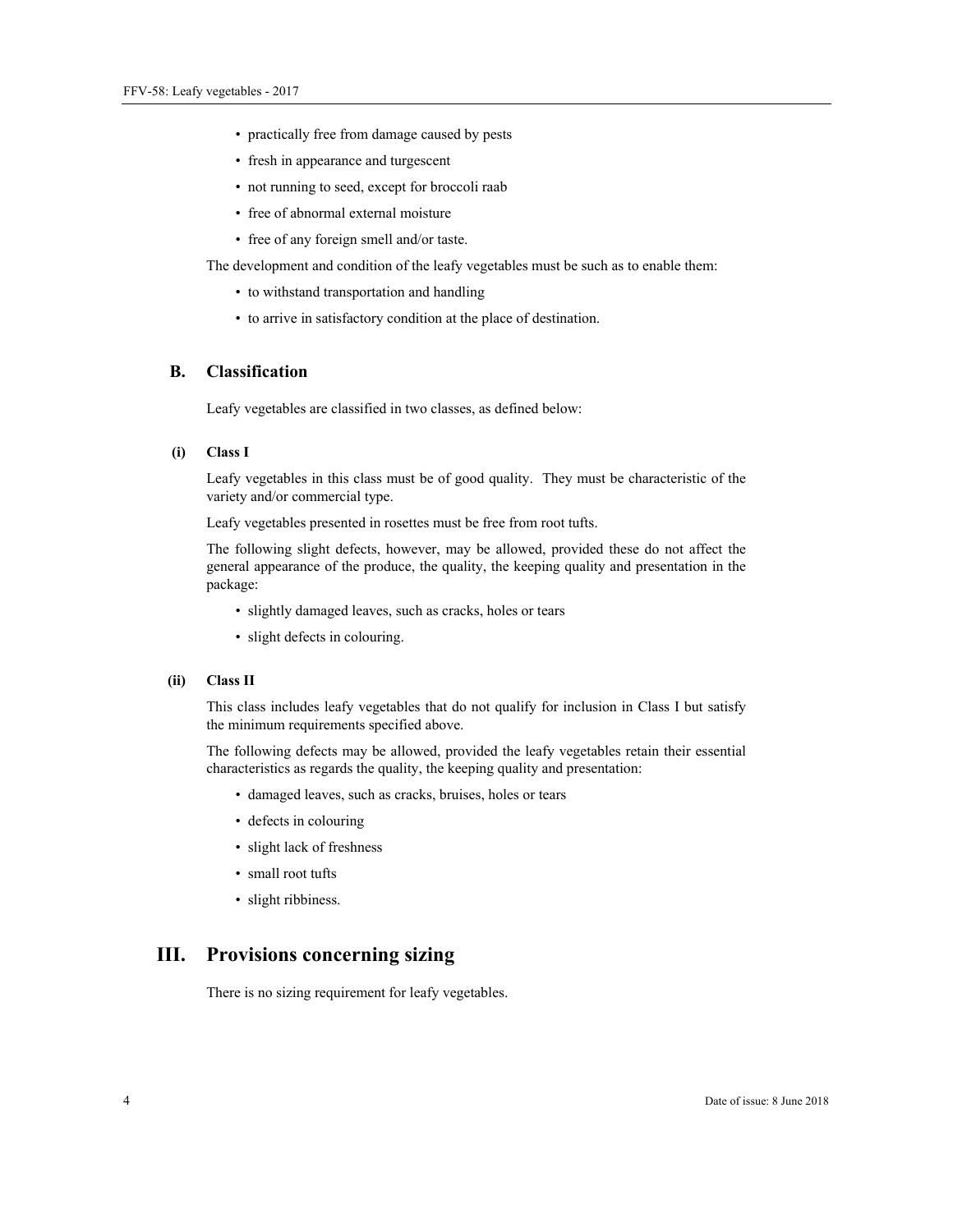## **IV. Provisions concerning tolerances**

At all marketing stages, tolerances in respect of quality shall be allowed in each lot for produce not satisfying the requirements of the class indicated.

#### **Quality tolerances**

#### **(i) Class I**

A total tolerance of 10 per cent, by weight, of leafy vegetables not satisfying the requirements of the class but meeting those of Class II is allowed. Within this tolerance not more than 1 per cent in total may consist of produce satisfying neither the requirements of Class II quality nor the minimum requirements, or of produce affected by decay. In addition, 10 per cent, by weight, of single leaves are allowed when presented as rosettes.

#### **(ii) Class II**

A total tolerance of 10 per cent, by weight, of leafy vegetables satisfying neither the requirements of the class nor the minimum requirements is allowed. Within this tolerance not more than 2 per cent in total may consist of produce affected by decay. In addition, 20 per cent, by weight, of single leaves is allowed when presented as rosettes.

## **V. Provisions concerning presentation**

#### **A. Uniformity**

The contents of each package must be uniform and contain only leafy vegetables of the same origin, variety or commercial type and quality.

In Class I, leafy vegetables must be uniform in shape and colour.

However, a mixture of leafy vegetables of distinctly different species may be packed together in a sales package, provided they are uniform in quality and, for each species concerned, in origin.

The visible part of the contents of the package must be representative of the entire contents.

#### **B. Packaging**

Leafy vegetables must be packed in such a way as to protect the produce properly.

The materials used inside the package must be clean and of a quality such as to avoid causing any external or internal damage to the produce. The use of materials, particularly of paper or stamps bearing trade specifications, is allowed, provided the printing or labelling has been done with non-toxic ink or glue.

Packages must be free of all foreign matter.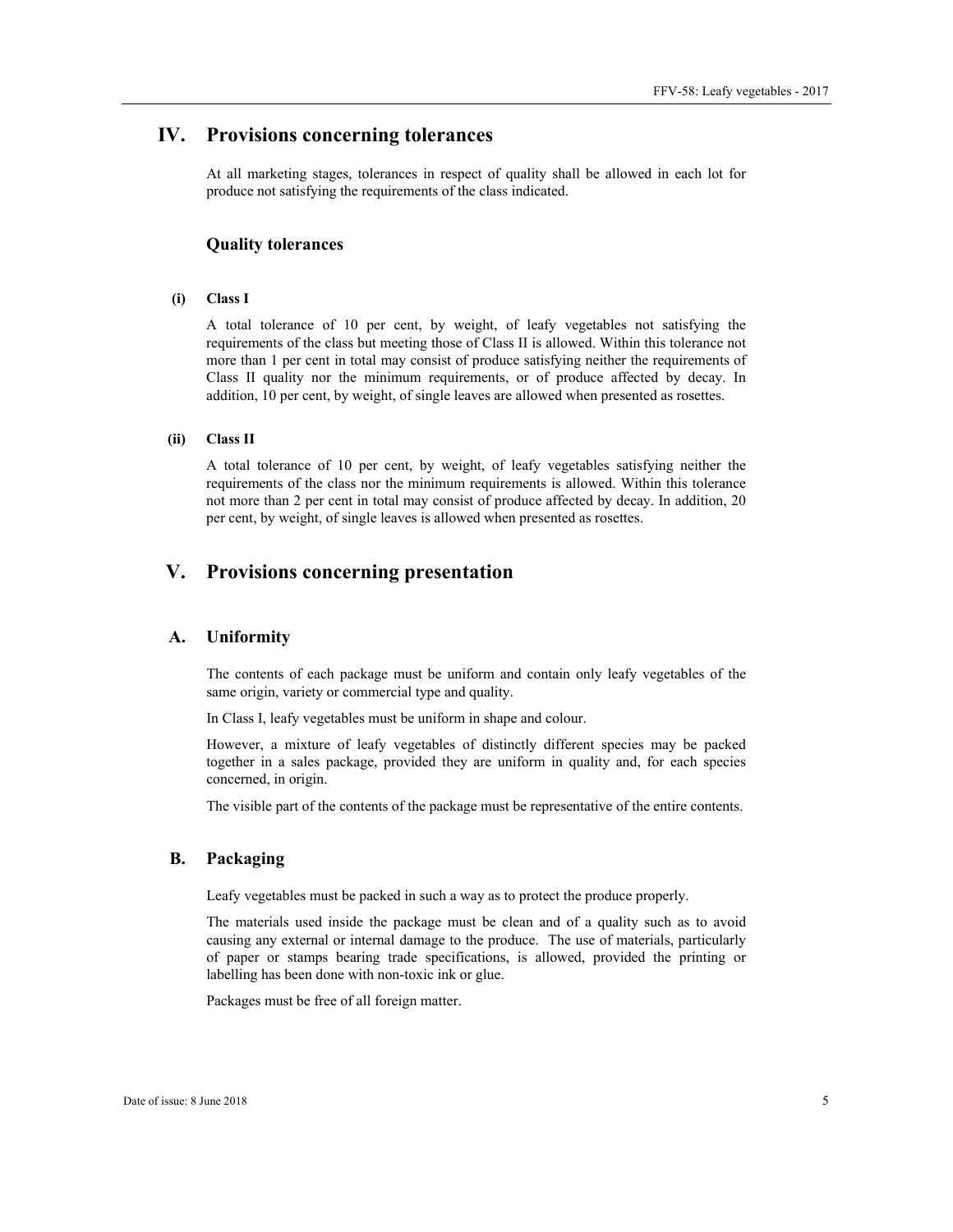## **VI. Provisions concerning marking**

Each package<sup>1</sup> must bear the following particulars, in letters grouped on the same side, legibly and indelibly marked, and visible from the outside:

### **A. Identification**

Packer and/or dispatcher/exporter:

Name and physical address (e.g. street/city/region/postal code and, if different from the country of origin, the country) or a code mark officially recognized by the national authority<sup>2</sup> if the country applying such a system is listed in the UNECE database.

#### **B. Nature of produce**

- "Watercress", "rocket", "spinach", "turnip tops", "turnip greens", "broccoli raab", "chard" if the contents are not visible from the outside
- "Mixture of leafy vegetables", or equivalent denomination, in the case of a mixture of leafy vegetables of distinctly different species.

## **C. Origin of produce**

- Country of origin<sup>3</sup> and, optionally, district where grown, or national, regional or local place name
- In the case of a mixture of distinctly different species of leafy vegetables of different origins, the indication of each country of origin shall appear next to the name of the species concerned.

#### **D. Commercial specifications**

- Class
- "Unwashed", where appropriate
- "Wash before use" (optional).

 $\overline{a}$ 

<sup>&</sup>lt;sup>1</sup> These marking provisions do not apply to sales packages presented in packages. However, they do apply to sales packages (pre-packages) presented individually. 2 The national legislation of a number of countries requires the explicit declaration of the name and

address. However, in the case where a code mark is used, the reference "packer and/or dispatcher (or equivalent abbreviations)" has to be indicated in close connection with the code mark, and the code mark should be preceded by the ISO 3166 (alpha) country/area code of the recognizing country, if not the country of origin.<br><sup>3</sup> The full or a commonly used name should be indicated.